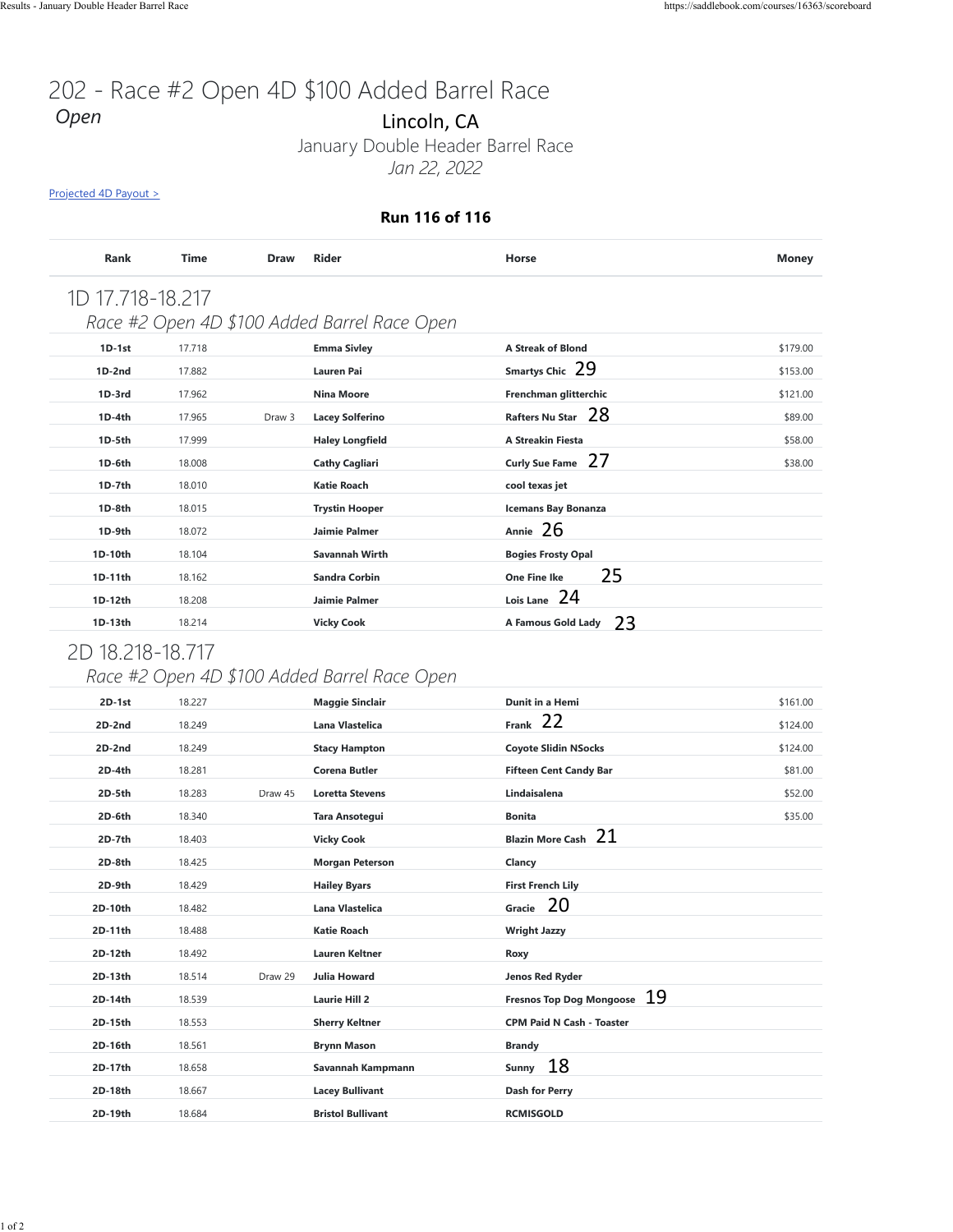### January Double Header Barrel Race *Jan 22, 2022*

[Projected 4D Payout >](https://saddlebook.com/courses/16363/scoreboard?division_number=3#payout-projection-16363)

#### **Run 116 of 116**

|         |        |         | Race #2 Open 4D \$100 Added Barrel Race Open |                                 |          |
|---------|--------|---------|----------------------------------------------|---------------------------------|----------|
| 3D-1st  | 18.731 | Draw 25 | <b>Ashley Wells</b>                          | <b>Chicks Tiger</b>             | \$137.00 |
| 3D-2nd  | 18.734 |         | <b>Krystle Wolcott</b>                       | <b>Dusty</b>                    | \$118.00 |
| 3D-3rd  | 18.759 |         | <b>Hailey Raney</b>                          | <b>Brandi Boonsmal</b>          | \$93.00  |
| 3D-4th  | 18.765 | Draw 39 | <b>Karen Casto</b>                           | Jettin Kool Kat                 | \$69.00  |
| 3D-5th  | 18.788 |         | <b>Emma Sivley</b>                           | <b>The Check is Mine</b>        | \$44.00  |
| 3D-6th  | 18.791 | Draw 11 | <b>Sue Bartow</b>                            | <b>Isle Master A Disco</b>      | \$29.00  |
| 3D-7th  | 18.800 |         | <b>Madison Eide</b>                          | <b>Catarina Fame</b><br>17      |          |
| 3D-8th  | 18.820 |         | MaKayla Ogden                                | Lena<br>16                      |          |
| 3D-9th  | 18.830 |         | <b>Vicky Collins</b>                         | <b>Flomaster</b>                |          |
| 3D-10th | 18.839 | Draw 9  | <b>Courtney Sabral</b>                       | <b>Ricochet Rose</b>            |          |
| 3D-11th | 18.917 | Draw 2  | <b>Patrice Stewart</b>                       | <b>Sixes Gold Request</b>       |          |
| 3D-12th | 18.956 | Draw 14 | <b>Roquel Heigl</b>                          | <b>Especial Movin River</b>     |          |
| 3D-13th | 18.970 | Draw 32 | Ciera Mannan                                 | <b>Miss San Tari Bar</b><br>15  |          |
| 3D-14th | 19.025 |         | Aleasha Barnes                               | <b>StruttinButchCassidy</b>     |          |
| 3D-15th | 19.048 |         | Seanna Jackson                               | <b>Cats Trimmer N Cash</b>      |          |
| 3D-16th | 19.055 |         | <b>Brooke Hanson</b>                         | <b>Strip</b>                    |          |
| 3D-17th | 19.074 |         | <b>Krystle Wolcott</b>                       | <b>Win Calls The Heart</b>      |          |
| 3D-18th | 19.129 |         | <b>Kamryn Wadkins</b>                        | Lucifer                         |          |
| 3D-19th | 19.158 |         | <b>Laurie Riolo</b>                          | A Dare Spark                    |          |
| 3D-20th | 19.193 |         | <b>Suzanne Harmon</b>                        | 14<br><b>Custom Made Runner</b> |          |
| 3D-21st | 19.264 | Draw 18 | <b>Patrice Stewart</b>                       | <b>CL Major Firewater</b>       |          |
| 3D-22nd | 19.302 | Draw 24 | <b>Natalie Kellmann</b>                      | <b>EP Easy Doc</b>              |          |
| 3D-23rd | 19.395 |         | Jenny Kuykendall                             | Tulip $13$                      |          |
| 3D-24th | 19.419 | Draw 1  | <b>Dianna Malley</b>                         | Tipsy                           |          |
| 3D-25th | 19.430 |         | <b>Angelina Carrion</b>                      | <b>GW Honky Tonk Boozer</b>     |          |
| 3D-26th | 19.467 | Draw 17 | <b>Cassidy Sabral</b>                        | <b>Burning Ember</b>            |          |
| 3D-27th | 19.509 | Draw 6  | <b>Kenzie Tindall</b>                        | <b>Pistol Annie</b>             |          |
| 3D-28th | 19.513 | Draw 27 | <b>Cheyenne Thornton</b>                     | 12<br><b>Martha</b>             |          |
| 3D-29th | 19.517 |         | Kylah Keltner                                | Cashenova                       |          |
| 3D-30th | 19.519 | Draw 19 | <b>Cassandra Blevins</b>                     | Sassy 11                        |          |
| 3D-31st | 19.531 | Draw 20 | <b>Kylie Atteberry</b>                       | Harley                          |          |
| 3D-32nd | 19.582 |         | Victoria Rosa                                | <b>Terrible Turbo</b>           |          |
| 3D-33rd | 19.690 | Draw 28 | <b>Addy Sarasy</b>                           | Hoola                           |          |
| 3D-34th | 19.705 |         | <b>Tasha Holmes</b>                          | Pearl                           |          |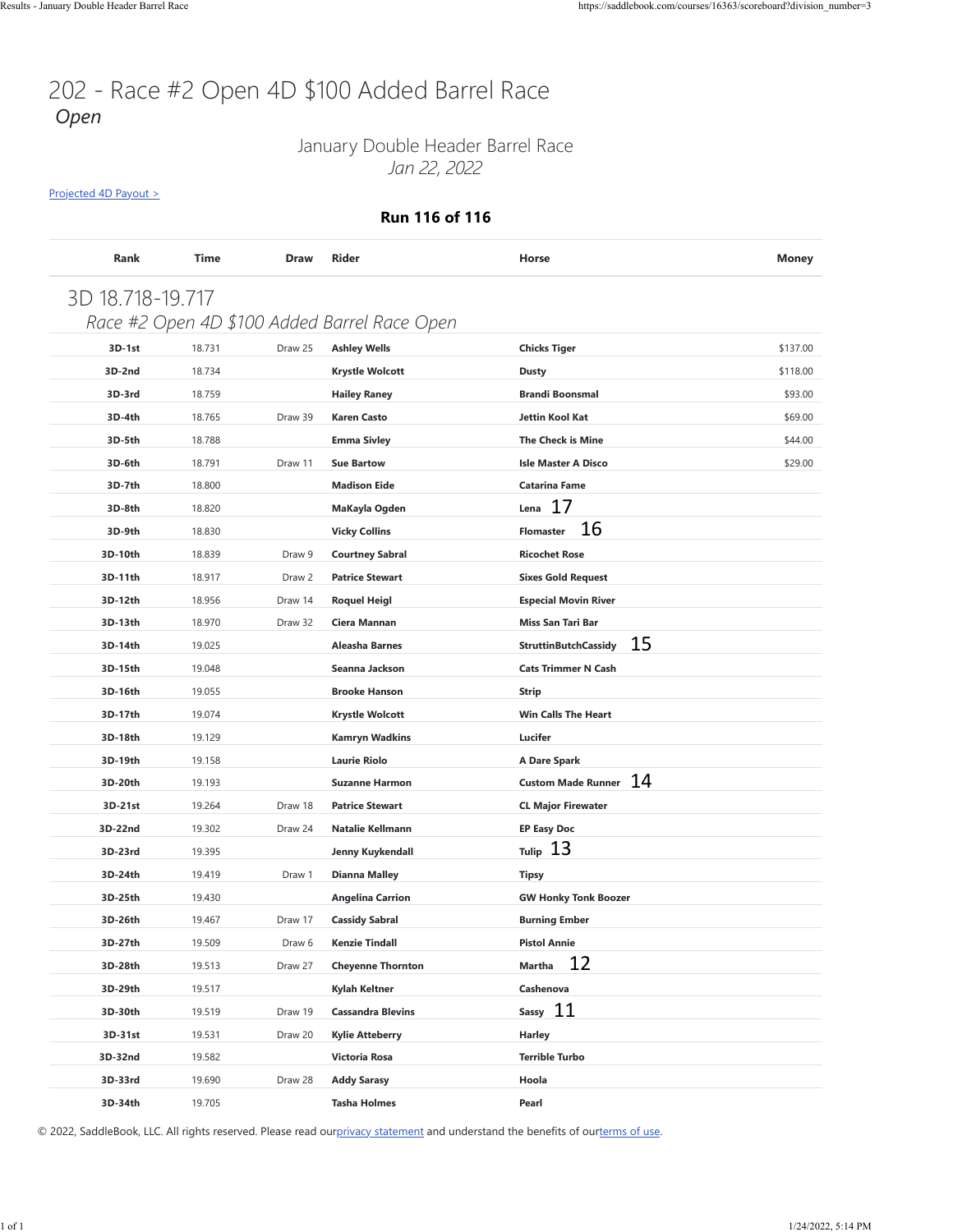### January Double Header Barrel Race *Jan 22, 2022*

[Projected 4D Payout >](https://saddlebook.com/courses/16363/scoreboard?division_number=4#payout-projection-16363)

#### **Run 116 of 116**

| Rank             | Time   | <b>Draw</b> | <b>Rider</b>                                 | Horse                                                                                                                          | <b>Money</b> |
|------------------|--------|-------------|----------------------------------------------|--------------------------------------------------------------------------------------------------------------------------------|--------------|
| 4D 19.718 to end |        |             |                                              |                                                                                                                                |              |
|                  |        |             | Race #2 Open 4D \$100 Added Barrel Race Open |                                                                                                                                |              |
| 4D-1st           | 19.723 |             | Jennifer Breiner                             | 10<br>Dry Doc Bogie Bar                                                                                                        | \$119.00     |
| 4D-2nd           | 19.726 |             | <b>Holly Petersen</b>                        | Pete                                                                                                                           | \$102.00     |
| 4D-3rd           | 19.841 | Draw 43     | Kayla Gwin                                   | Dolled up conclusion                                                                                                           | \$81.00      |
| 4D-4th           | 19.872 |             | <b>Mindy Whitney</b>                         | <b>Cielo Hot Chic</b>                                                                                                          | \$60.00      |
| 4D-5th           | 19.891 | Draw 10     | <b>Claire Alred</b>                          | <b>Cricket</b>                                                                                                                 | \$38.00      |
| 4D-6th           | 19.894 |             | <b>Krystle Wolcott</b>                       | <b>Hair Pin Gator</b>                                                                                                          | \$26.00      |
| 4D-7th           | 19.918 |             | Nelda Reyes                                  | Dream girl dun in lace                                                                                                         |              |
| 4D-8th           | 19.956 |             | <b>Judy Hayes</b>                            | 9<br><b>Peppy Boone Shine</b>                                                                                                  |              |
| 4D-9th           | 19.985 |             | <b>Joyce Williams</b>                        | Spudtacular King 8                                                                                                             |              |
| 4D-10th          | 20.268 | Draw 4      | Victoria Rosa                                | <b>Blues Clues</b>                                                                                                             |              |
| 4D-11th          | 20.394 | Draw 23     | Savanah Gulden                               | Voodoo                                                                                                                         |              |
| 4D-12th          | 20.438 |             | <b>Joyce Williams</b>                        | 7<br>Ima Streakin Cash                                                                                                         |              |
| 4D-13th          | 20.456 | Draw 5      | <b>Paisley Solferino</b>                     | Stella $6$                                                                                                                     |              |
| 4D-14th          | 20.699 | Draw 21     | <b>Haley Wollenslegel</b>                    | <b>Blue</b>                                                                                                                    |              |
| 4D-15th          | 20.901 |             | <b>Tristan Thomas</b>                        | Cash                                                                                                                           |              |
| 4D-16th          | 20.988 |             | <b>Ashley Pelton</b>                         | <b>Shady</b>                                                                                                                   |              |
| 4D-17th          | 21.051 |             | <b>Katelyn Hanson</b>                        | Luna                                                                                                                           |              |
| 4D-18th          | 21.740 |             | <b>Danielle Burnett</b>                      | <b>Boons Detonator</b>                                                                                                         |              |
| 4D-19th          | 21.763 | Draw 34     | <b>Elizabeth Meza</b>                        | Pixie                                                                                                                          |              |
| 4D-20th          | 22.187 | Draw 13     | <b>Katie Polley</b>                          | <b>Shes A Classy Badger</b>                                                                                                    |              |
| 4D-21st          | 22.303 |             | <b>Leslie Egelston</b>                       | Spyder                                                                                                                         |              |
| 4D-22nd          | 22.714 | Draw 40     | <b>Tiana Shusta</b>                          | Jigs                                                                                                                           |              |
| 4D-23rd          | 24.030 | Draw 22     | Dona Reynolds                                | <b>Hey Golly Miss Molley</b>                                                                                                   |              |
| 4D-24th          | 24.654 | Draw 31     | <b>Ladonna Hales</b>                         | <b>Gangsters Annie chick</b>                                                                                                   |              |
| 4D-25th          | 24.988 | Draw 7      | <b>Heather Wright</b>                        | Flo                                                                                                                            |              |
| 4D-26th          | 25.440 |             | <b>Kamryn Wadkins</b>                        | <b>Swinging Andera Oak</b>                                                                                                     |              |
| 4D-27th          | 32.722 |             | Draw 35 Victoria Rosa                        | Pepper                                                                                                                         |              |
|                  |        |             |                                              | © 2022, SaddleBook, LLC. All rights reserved. Please read ourprivacy statement and understand the benefits of ourterms of use. |              |
|                  |        |             |                                              |                                                                                                                                |              |